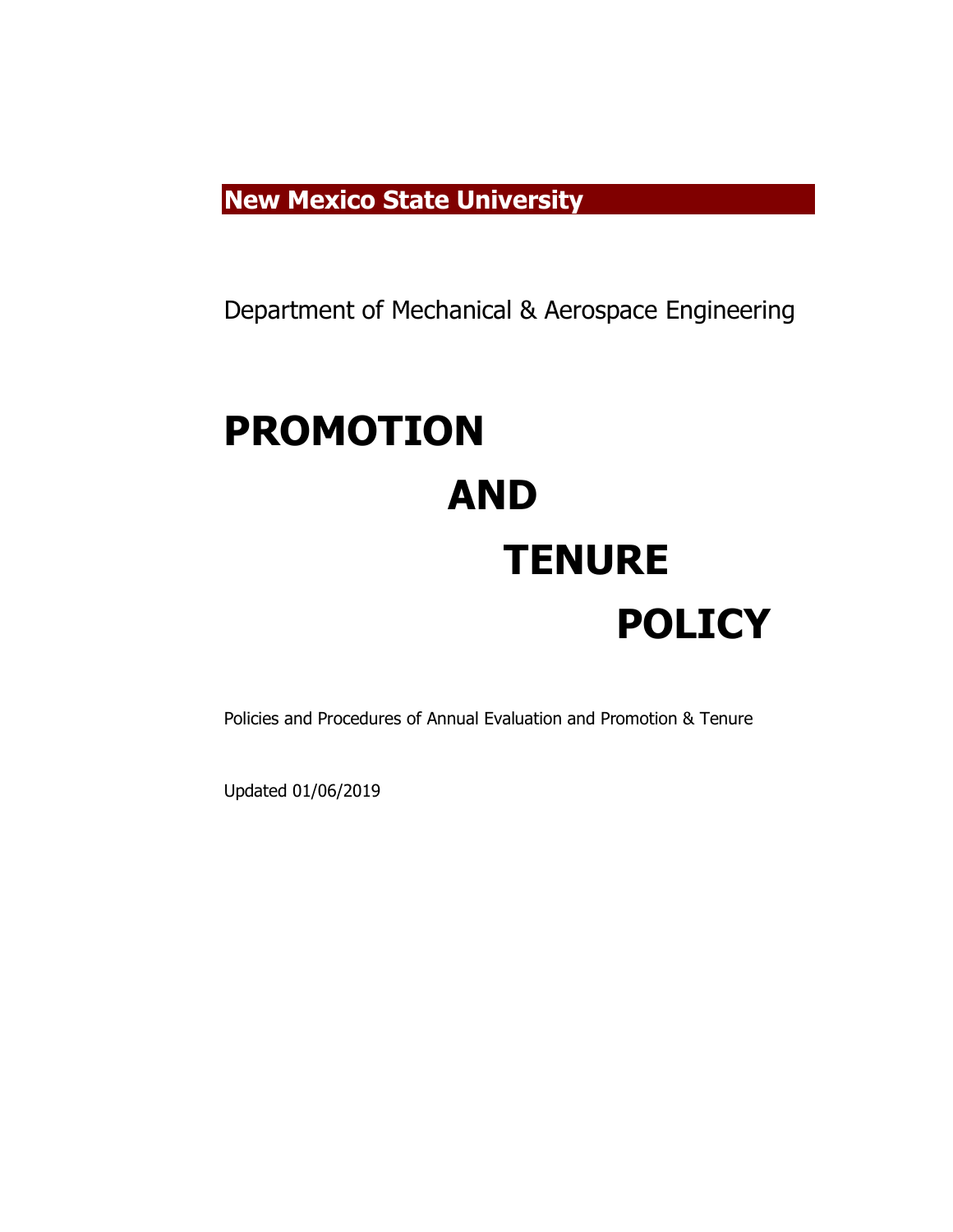| <b>Table of Contents</b>                                     |                         |
|--------------------------------------------------------------|-------------------------|
| <b>TABLE OF CONTENTS</b>                                     |                         |
| NMSU MECHANICAL & AEROSPACE ENGINEERING DEPARTMENT MISSION 1 |                         |
| <b>INTRODUCTION</b>                                          |                         |
| <b>GOALS:</b>                                                | $\mathbf 2$             |
| <b>TENURE</b>                                                | $\mathbf{2}$            |
| <b>PROMOTION</b>                                             | $\overline{\mathbf{2}}$ |
| <b>ANNUAL PERFORMANCE EVALUATION</b>                         | $\overline{2}$          |
| <b>PROCEDURES &amp; POLICIES</b>                             | 3                       |
| <b>ALLOCATION OF TEACHING AND ADVISING</b>                   | 3                       |
| <b>CRITERIA</b>                                              | 4                       |
| <b>EVALUATION OF TEACHING AND ADVISING</b>                   | $\boldsymbol{4}$        |
| <b>STUDENT EVALUATIONS OF INSTRUCTOR</b>                     | 5                       |
| PEER FACULTY EVALUATION                                      | 5                       |
| <b>SELF-EVALUATIONS</b>                                      | 5                       |
| <b>EVIDENCE OF STUDENT LEARNING</b>                          | 5                       |
| <b>EVALUATION OF EXTERNALLY-FUNDED RESEARCH</b>              | 5                       |
| <b>EVALUATION OF SCHOLARSHIP AND CREATIVE ACTIVITIES</b>     | 5                       |
| <b>EVALUATION OF SERVICE, OUTREACH, AND EXTENSION</b>        | 6                       |
| <b>EVALUATION OF LEADERSHIP</b>                              | 6                       |
| <b>APPLICATION OF CRITERIA TO PROMOTION &amp; TENURE</b>     | 7                       |
| <b>PROMOTION TO ASSOCIATE PROFESSOR</b>                      | 7                       |
| <b>TENURE</b>                                                | 7                       |
| <b>PROMOTION TO FULL PROFESSOR</b>                           | 7                       |
| <b>REFERENCE DOCUMENTS</b>                                   | 8                       |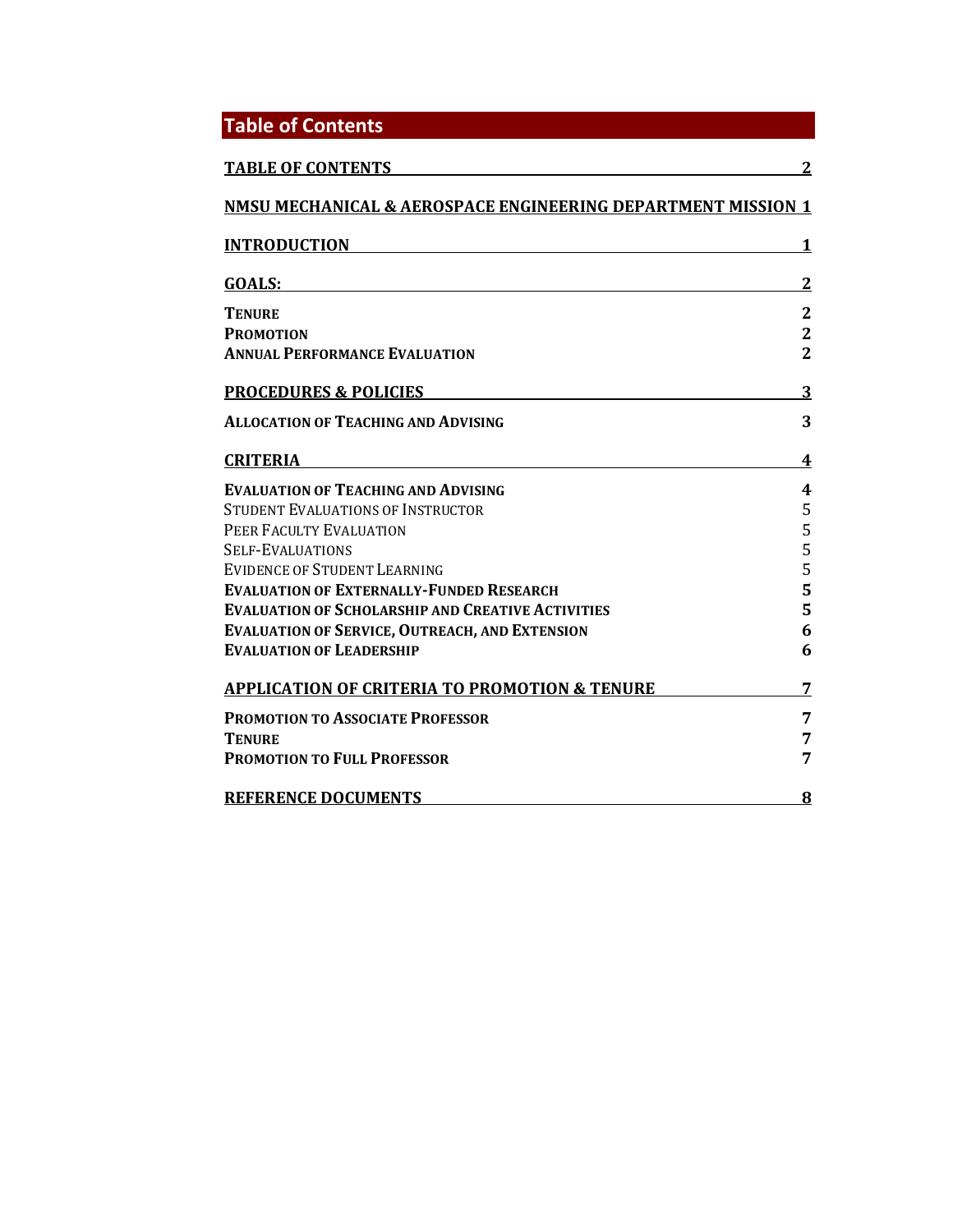# **NMSU Materials & Aerospace Engineering Department Mission**

The mission of the Mechanical and Aerospace Engineering Department at New Mexico State University is threefold:

- to educate those who will advance knowledge and become the future leaders of industry and academia;
- to conduct both basic and applied research in mechanical and aerospace engineering and related interdisciplinary areas; and
- to provide service to the professions, to the state of New Mexico, to the country and to the future development of engineering worldwide.

The mission of the Undergraduate Program is to serve the state of New Mexico by providing students with a strong background in mechanical or aerospace engineering, and by producing highly sought after graduates.

Educational objectives and program outcomes derive from this mission, and reflect NMSU's university-wide mission, objectives, and standards.

# **Introduction**

This *Statement of Functions and Criteria* presumes the reader is knowledgeable of the definitions, procedures, and timelines contained within appropriate University<sup>1</sup> and College<sup>2</sup> documents that discuss Promotion and Tenure, and thus the content thereof will not be repeated here.

This *Statement of Functions and Criteria* serves to provide specificity to the evaluation criteria of faculty members within the Department, based on the general performance areas outlined in the College of Engineering Promotion and Tenure Policies and Procedures<sup>2</sup>:

- (1) Teaching & Advising;
- (2) Externally Funded Research;
- (3) Scholarship & Creative Activities;
- (4) Service, Extension, & Outreach; and
- (5) Leadership.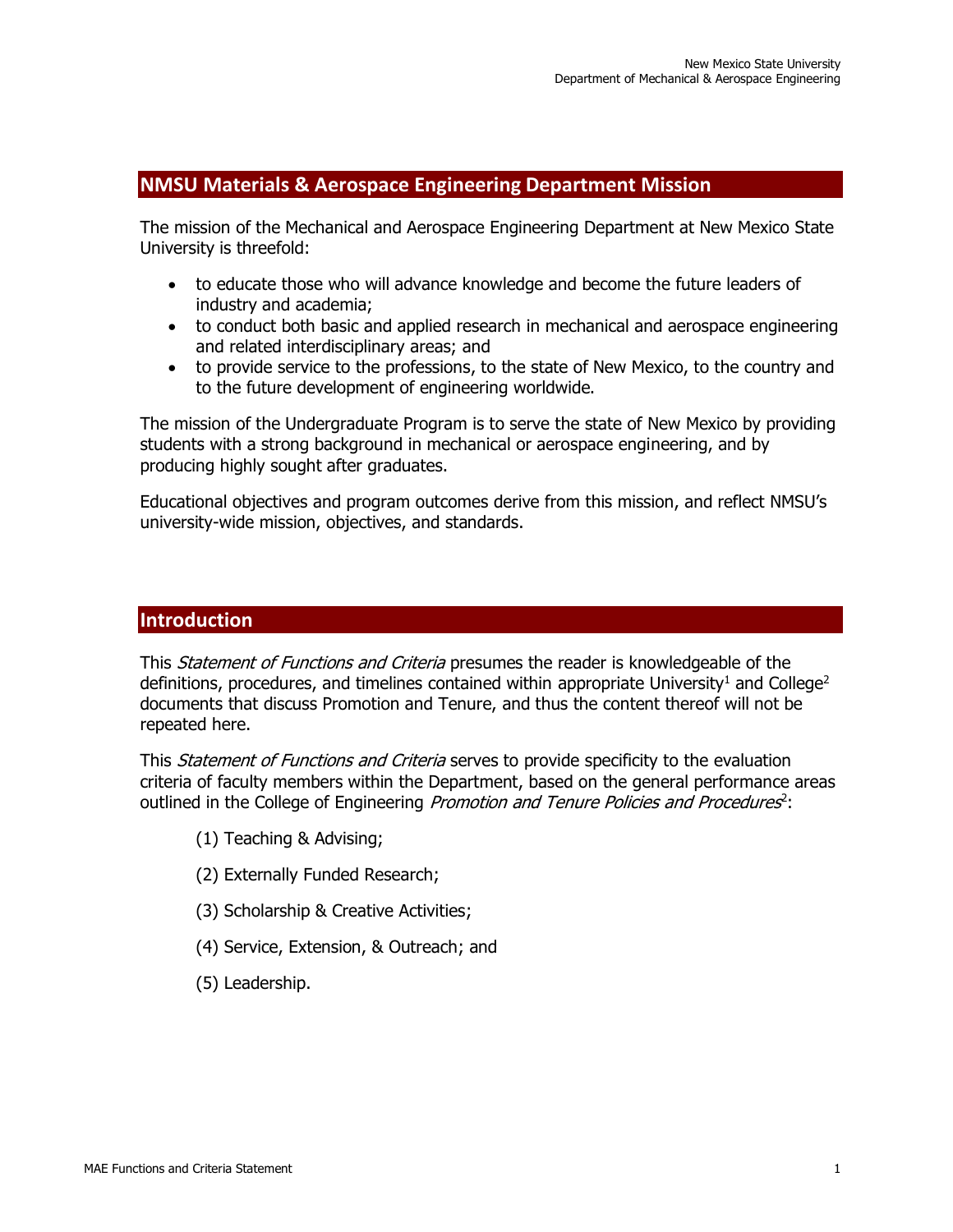# **Goals:**

The established criteria are designed to achieve the following goals:

# **Tenure**

- All MAE faculty members who are on tenure track contracts will strive for, tenured contracts by submitting to the MAE P&T Committee a portfolio for review.
- The MAE P&T Committee and MAE Department Head will make each tenure-track faculty member aware annually of progress toward a continuous contract.
- Any MAE faculty member who is on temporary contract and who is not making progress towards a continuous contract will be terminated.

# **Promotion**

- All MAE faculty members will strive for promotion by submitting to the MAE P&T Committee a portfolio for review.
- The MAE P&T Committee and MAE Department Head will make each faculty member aware annually of progress towards promotion.
- The MAE P&T Committee will assist MAE faculty members in being promoted when their performance meets/exceeds departmental standards.

# **Annual Performance Evaluation**

- All MAE faculty with guidance from the MAE Department Head will define their role within the department for the ensuing year through the allocation of effort process targeting their individual strengths while considering the overall needs of the program and the students within it.
- All MAE faculty will participate in assessment activities as defined by the departmental self-study program.
- All MAE faculty employing non-standard teaching methods will document the source of their activities, or seek peer-review acceptance of those methods.
- All MAE faculty will:
	- $\circ$  participate in shared governance of the department, including:
		- **•** faculty meetings;
		- course scheduling discussions;
		- curriculum review and modification;
		- **EXECO ASSESSMENT ASSESSMENT RECORDS** and documentation for ABET self-study;
		- qualifying exam preparation, delivery and assessment;
		- service on M.S. and Ph.D. defense committees;
		- public symposia sponsored by the department; and
		- ceremonial activities
		- o advise graduate students, to maintain graduate faculty status
		- o advise undergraduate students
	- $\circ$  prepare, in a timely manner, annual performance evaluation, including generation of a Digital Measures report of activities, and allocation of effort; and
	- $\circ$  maintain collegial relationships with faculty, staff and students.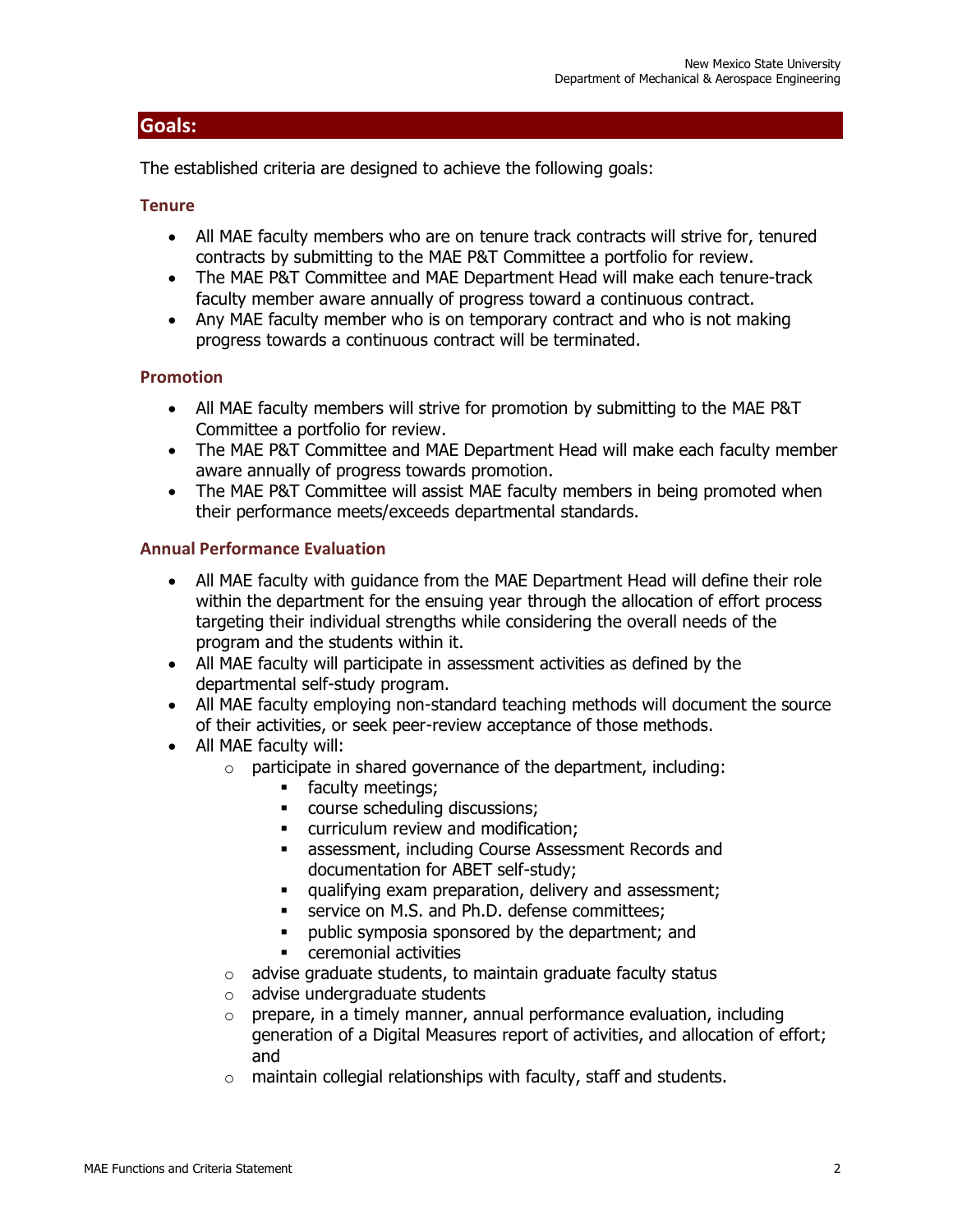# **Procedures & Policies**

All annual faculty evaluation, promotion, and tenure procedures have been standardized within the College of Engineering. These can be found in the *NMSU Policy Manual*<sup>1</sup> and the CoE P&T Policies and Procedures. 2

MAE non-tenured faculty are expected to submit to the MAE P&T Committee for review a portfolio each year that conforms to the College of Engineering P&T Policies and Procedures. This portfolio must include all previous P&T Committee and Department Head evaluation memos as documentation of the responsiveness of the faculty member to the guidance of the MAE P&T Committee and of the committee's thoroughness in providing evaluation and guidance.

# **Allocation of Teaching and Advising**

Per section §6.61F of the Administrative Rules and Procedures (ARP) Manual,

- 1. Departments and equivalent units will specify how they determine teaching loads. Departmental or equivalent unit workload policy will be 1) developed by the department faculty in collaboration with the department head and approved by the dean or equivalent administrator, 2) contained in written departmental guidelines, and 3) distributed to all faculty in the department. Department guidelines shall clearly specify the method by which teaching load is distributed. The dean or equivalent may ask for revisions to the departmental workload policy.
- 2. In determining teaching load, the departmental or equivalent unit workload policy shall consider the impact of: courses with a lab component; career path of the instructor; tenure and promotion; workloads at peer institutions; national disciplinary norms; faculty retention; relative proportion of graduate and undergraduate instruction; supervision of master's theses or doctoral dissertations; student advising and retention activity; mentoring activity, individual faculty member's scholarly and creative productivity; service productivity; new preparations; method of course delivery; class size; help from graduate assistants; administrative and/or service assignments; team teaching; and methods of grading. Given the importance of graduate programs to the mission of the university, special consideration must be given to support of graduate programs. Other factors specific to particular departments or disciplines may also be considered.

The MAE Department will assign teaching load based on the following guidelines:

The Mechanical & Aerospace Engineering Department provides each faculty member with up to 25% of their load to distributed among the activities listed in ARP §6.61 F.2. Each faculty member must describe their planned activities during the allocation of effort process, and these activities must be "significant" as stated in Section C of that chapter.

The remaining  $\sim$ 75% (9 credit hours) of a faculty member's time will be allocated to teaching each semester per the following guidelines, and will be based on each faculty member's relative **degree of creative/research activity** (considered by the extent of grant management, proposals submission and the number of graduate students being supervised). MAE faculty will never be *required* to buy-out to justify allocation of a reduced teaching load.

- inactive (no grants, publications, graduate student supervision, proposal activity) 9 credit hours
- moderately active 5 to 7 credit hours
- highly active 3 to 4 credit hours
- highly active w/ 25% buyout no teaching responsibility $*$

\*A faculty member may completely buyout of teaching for a maximum of two consecutive semesters.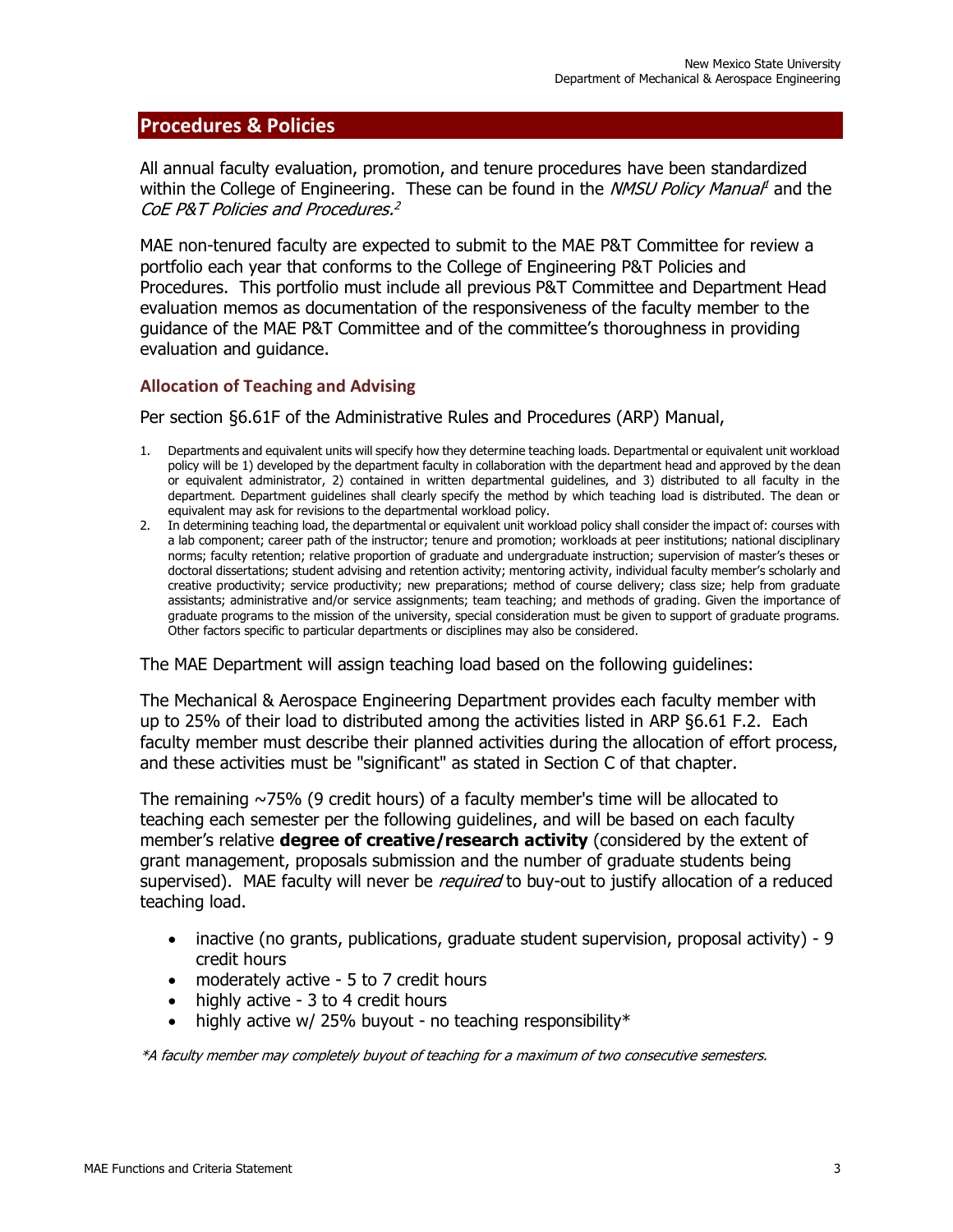A limit of 3 credit hours of teaching will be afforded during the first 4 semesters as a tenuretrack assistant professor in MAE.

Deviation from these general guidelines based on the many factors described in ARP §6.61 F.2 will be addressed in the allocation of effort process each year.

# **Criteria**

The large size of the Department of Mechanical & Aerospace Engineering relative to other departments in the College of Engineering dictate a set of criteria suitable to the administration of such an operating unit. The criteria are thus prioritized with consideration for the size of the department and size of the student body. The criteria should be revisited as changes occur to the number of faculty and/or students within the program.

Candidates for promotion to associate professor will be evaluated at a performance level below that expected of a candidate for promotion to full professor primarily in the areas of leadership, quality of teaching and advisement activities, professional maturity of scholarly and creative activities, and scholarly reputation.

# **Evaluation of Teaching and Advising**

(see CoE P&T Policies and Procedures, Section 4.1)

All faculty will teach and advise students each semester, unless on sabbatical or because of extenuating circumstances approved by the department head. The teaching of a candidate will be evaluated by the following criteria:

- knowledge of course subject matter;
- knowledge of program curriculum content;
- ability to teach and stimulate students;
- organization and management of the course;
- achievement of learning outcomes for the course;
- ability to relate subject matter to broader fields;
- advisement and mentoring\* of students in activities beyond the curriculum and classroom, including such areas as career, professional development, ethical challenges, and research; and
- ability to effectively direct graduate students as evidenced by the timely production of M.S. and Ph. D. candidates.

\* Mentoring of undergraduate and graduate students, formally or informally, is an important aspect of "teaching and advising" and will be used to evaluate teaching effectiveness. It is important to acknowledge and reward the efforts of faculty who guide research projects of undergraduate and graduate students, and who aid in the professional development of students by helping them prepare publications, conference presentations, and fellowship and grant applications. It is expected that each member of the Mechanical & Aerospace Engineering faculty will be available to both undergraduate and graduate students outside of the classroom as teacher, advisor, and mentor. Personal contact between the faculty member and students is an important part of the learning process of the student. This activity should extend to all students who seek help from, or counsel with, any member of the faculty.

Several forms of evidence must be used to comprehensively assess teaching effectiveness. Materials appropriate for evaluating teaching may include: (a) student evaluations of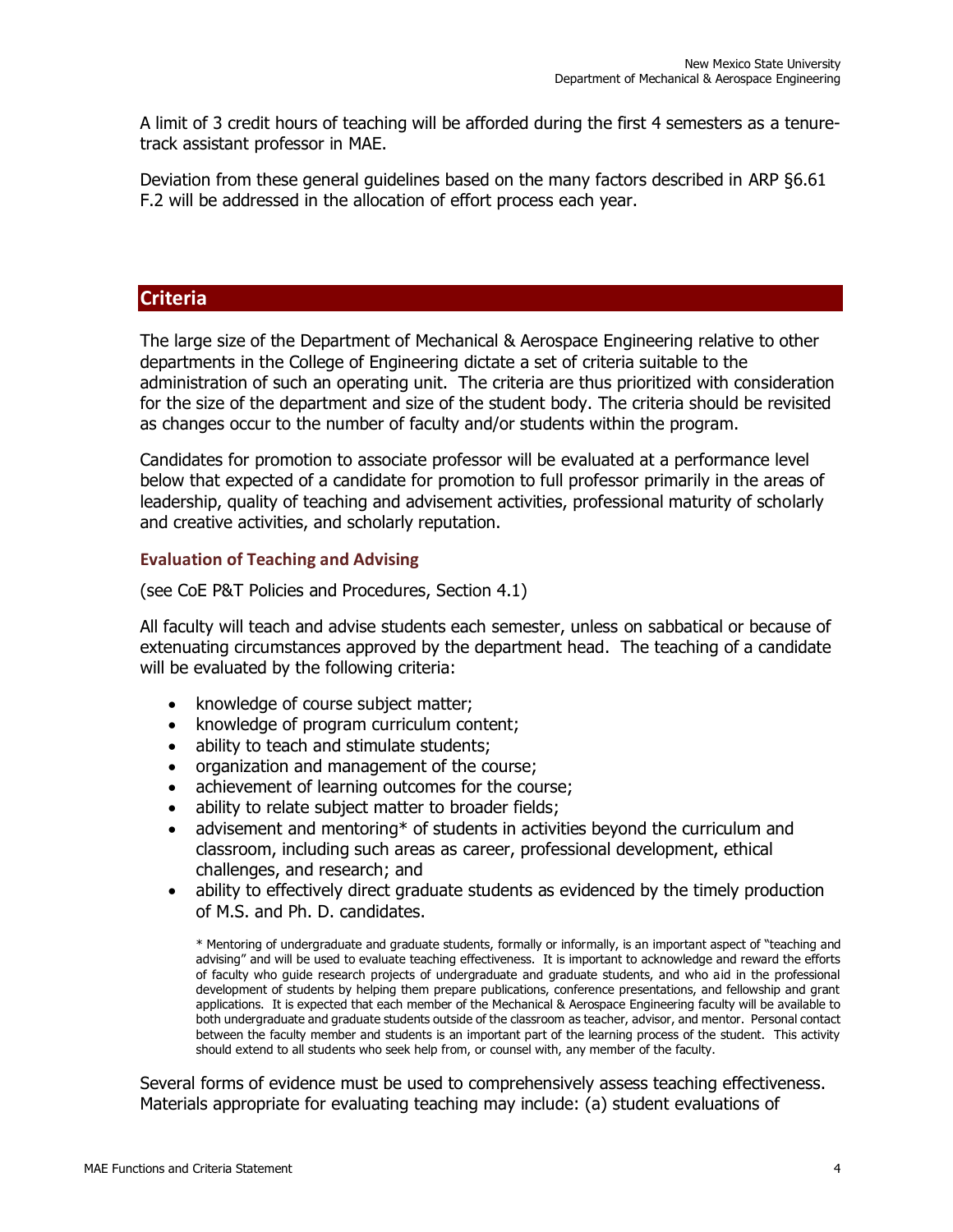instructor, (b) peer faculty evaluation, (c) self-evaluation, and (d) evidence of student learning.

#### *Student Evaluations of Instructor*

Results of student evaluations should be presented as tallies of grades received (number of As, Bs, Cs, etc.) in response to course evaluation questions, as well as in response to questions devised by the faculty member to assess the meeting of course objectives. A complete set of written student comments should be included for each course taught.

#### *Peer Faculty Evaluation*

The NMSU Teaching Academy provides resources and services to aid in documenting peer evaluation of teaching. [\(http://www.teaching.nmsu.edu/\)](http://www.teaching.nmsu.edu/)

#### *Self-Evaluations*

Self-evaluations may be the most effective means of documenting and assessing certain elements of teaching activities. For example, while students may be able to judge course organization they cannot judge the degree to which the content is current. Thus, faculty statements concerning this aspect of teaching may be particularly useful.

# *Evidence of Student Learning*

Evidence of student learning includes results of assessment activities. This should include evidence of indirect (e.g. surveys) and direct (e.g. Course Assessment Records) student learning, as well as nationally-normed performance indicators (e.g. FE pass rates and performance within exam categories). The NMSU Teaching Academy can assist with appropriate methods and data presentation.

# **Evaluation of Externally-Funded Research**

(see CoE P&T Policies and Procedures, Section 4.2)

Externally-funded research of a candidate will be evaluated by the following criteria, each of which is required in the standardized presentation of performance data. $2$ :

- The total dollar value of the funded research.
- The number of proposals written and submitted, and fraction of those proposals receiving funding.
- The number of consecutive years funding was received.
- Interdisciplinary nature and diversity of team members

# **Evaluation of Scholarship and Creative Activities**

(see CoE P&T Policies and Procedures, Section 4.3)

A candidate's scholarship and creative activities will be judged by these criteria:

• professional maturity of scholarship and/or creative activities as evidenced by: (a) a high level of expertise in one or more areas of mechanical and/or aerospace engineering; and (b) an ability to author scholarly proposals that provide extramural funding to maintain research program viability;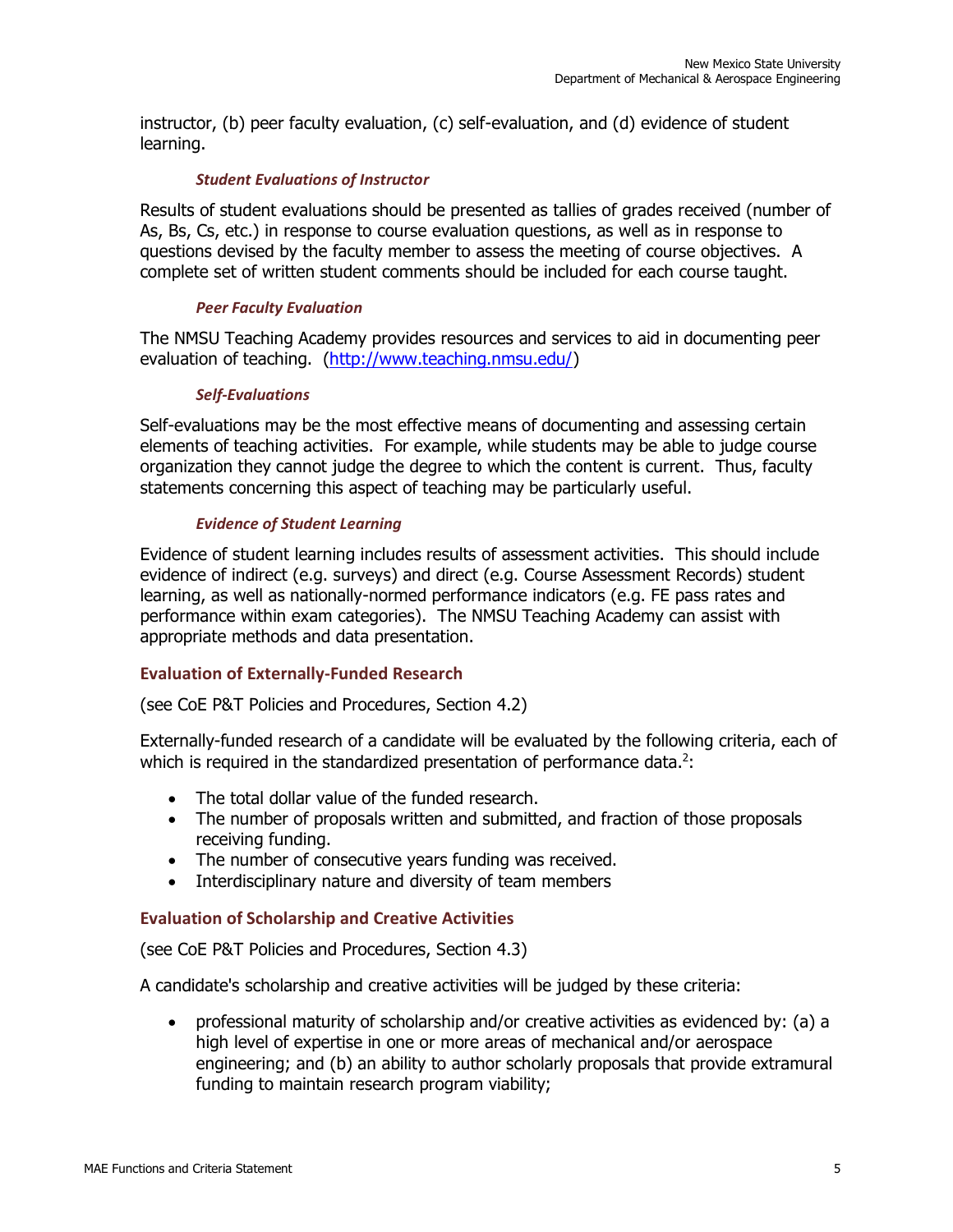- publication of quality works evidenced by: (a) presentations at professional symposiums; (b) publications in refereed journals; (c) publication of books or selected chapters of volumes dealing with advances in candidate's area of research; and (d) citations of these works by other authors; and
- scholarly reputation as evidenced by: (a) regard by peers; (b) professional recognition and esteem outside the University; (c) participation in professional symposia as chair or organizer; (d) recognition through invitation to be plenary speaker; (e) providing mentorship to junior faculty; (f) making collaborative funding opportunity available to other researchers

# **Evaluation of Service, Outreach, and Extension**

(see CoE P&T Policies and Procedures, Section 4.4)

Professional service includes a faculty member's efforts in support of promoting the quality of the Mechanical & Aerospace Engineering program at New Mexico State University. It involves the operation of the Department, representation of the Department in matters of the University, and interfacing on behalf of the Department with public-agencies and private industry. Service activities will be evaluated on an individual basis, and such activities will be extended the broadest interpretation possible consistent with the goals and past practices of the Department.

# **Evaluation of Leadership**

(see CoE P&T Policies and Procedures, Section 4.5)

A candidate's leadership will be evaluated for each of the general areas previously defined (Teaching and Advising; Externally-Funded Research; Scholarship and Creative Activities; and Service, Outreach, and Extension), as well as in Departmental Operations. For any academic department to operate efficiently, it is expected that all faculty will participate significantly in departmental operations. In addition to those areas of leadership defined in CoE P&T Section 4.5, it is expected that faculty in the Mechanical & Aerospace Engineering Department will all assume leadership roles in departmental assessment activities to assure program accreditation is maintained.

Leadership embodies initiative, perseverance, and originality. Leadership facilitates others to excel in their academic activities. A faculty's leadership role will vary over a career but is expected to increase with experience.

Evidence of leadership is a significant requirement for promotion to full professorship, yet professional leadership at all levels is encouraged and recognized.

Examples of leadership include but are not limited to:

- serving as the principal investigator of multidisciplinary or multi-institution teaching or research grants;
- organizing professional symposia;
- assuming leadership roles in journal editorial boards or professional societies;
- facilitating collaborations within/across departments, colleges, or institutions;
- mentoring of junior faculty within the university, enabling the professional success of colleagues;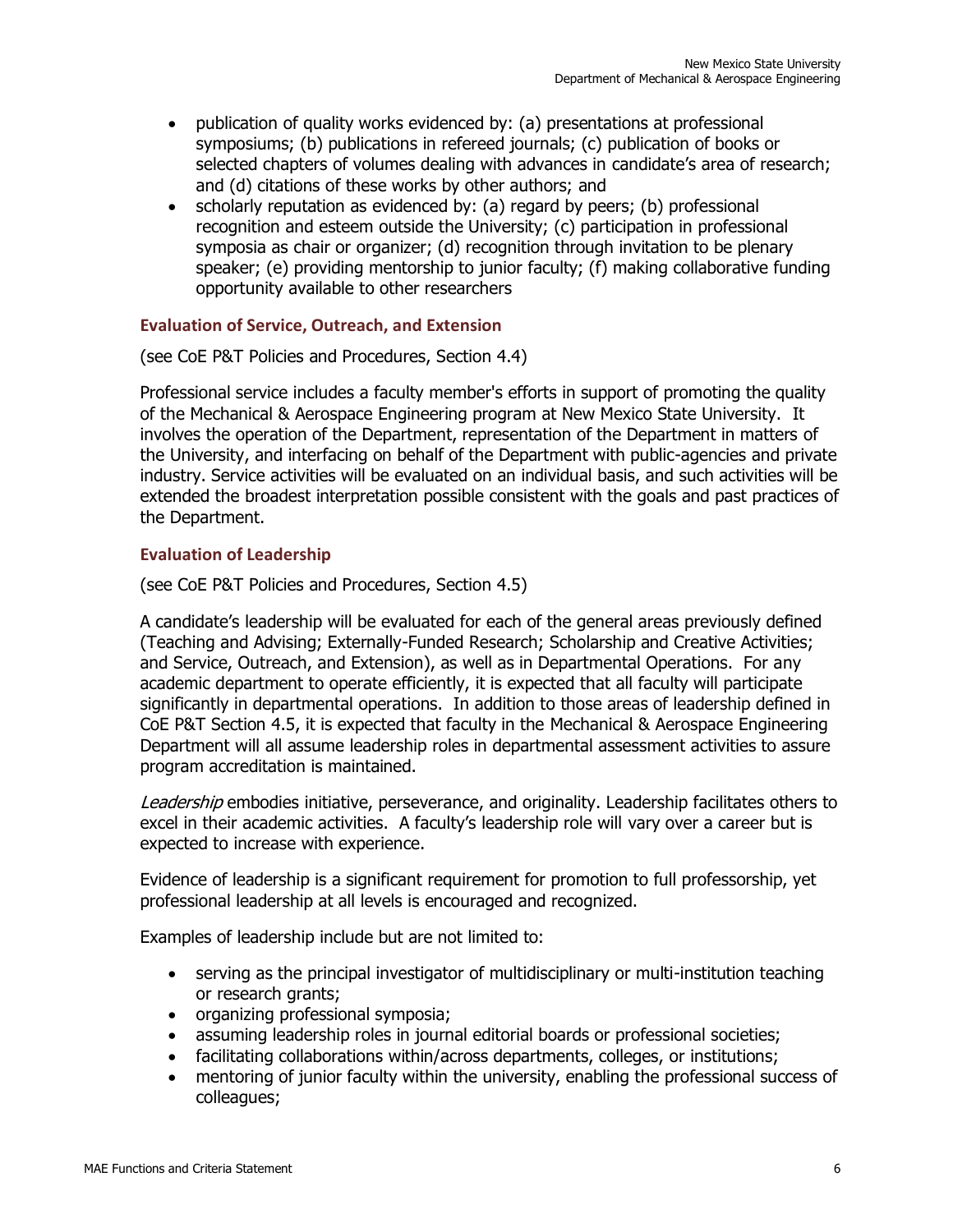- contributing to teaching scholarship evidenced by curriculum innovation;
- receiving invitations to serve as conference plenary speaker; and/or
- impacting the direction of a field of study through novel persevering ideas.

Faculty may document leadership activities, for example, by providing letters of recognition and thanks, statements of leadership duties from grant applications, committee descriptions of leadership responsibilities. Success as a mentor may be documented through the success of mentees, for example, in terms of their achieving tenure or receiving successful grant funding.

# **Application of Criteria to Promotion & Tenure**

Faculty members making important contributions to the discipline and the University and who have performed their duties with distinction will be considered for reappointment or promotion. *Sustained* professional growth and contribution in the general areas defined in Criteria are required of all ranks. Advancement in rank must be earned through *continuous* accomplishment across the full spectrum of expected activities and assigned duties. All faculty, including non-tenure-track faculty, will be held to the standards presented herein. Application of the *Criteria* for promotion and tenure are weighted according to the candidate's allocation of effort.

# **Promotion to Associate Professor**

Upon granting of tenure, the University gives up the option of annual contract of an individual to afford that individual with academic freedom. The University thereby trusts the judgment of peer evaluators to determine the likelihood of continued success and productivity of the candidate. For this reason, individuals promoted to the rank of Associate Professor must demonstrate qualities that provide a strong indication of the kind of continuing personal and professional development that will assure sustained productivity throughout a career.

# **Tenure**

The Department of Mechanical & Aerospace Engineering considers scholarship as the primary criterion for tenure. Excellence in scholarship as defined in by the Departmental, College, and University P&T policies, is absolutely necessary to achieve tenure within the Department.

Effective teaching and significant levels of service and/or outreach activity are necessary but not sufficient for the granting of tenure. Such accomplishments are expected of all faculty, but cannot replace excellence in scholarship as a justification for tenure.

# **Promotion to Full Professor**

Promotion to Full Professor represents advancement to the highest academic rank. It is based on continued personal and professional development *well beyond that achieved at* the rank of Associate Professor.